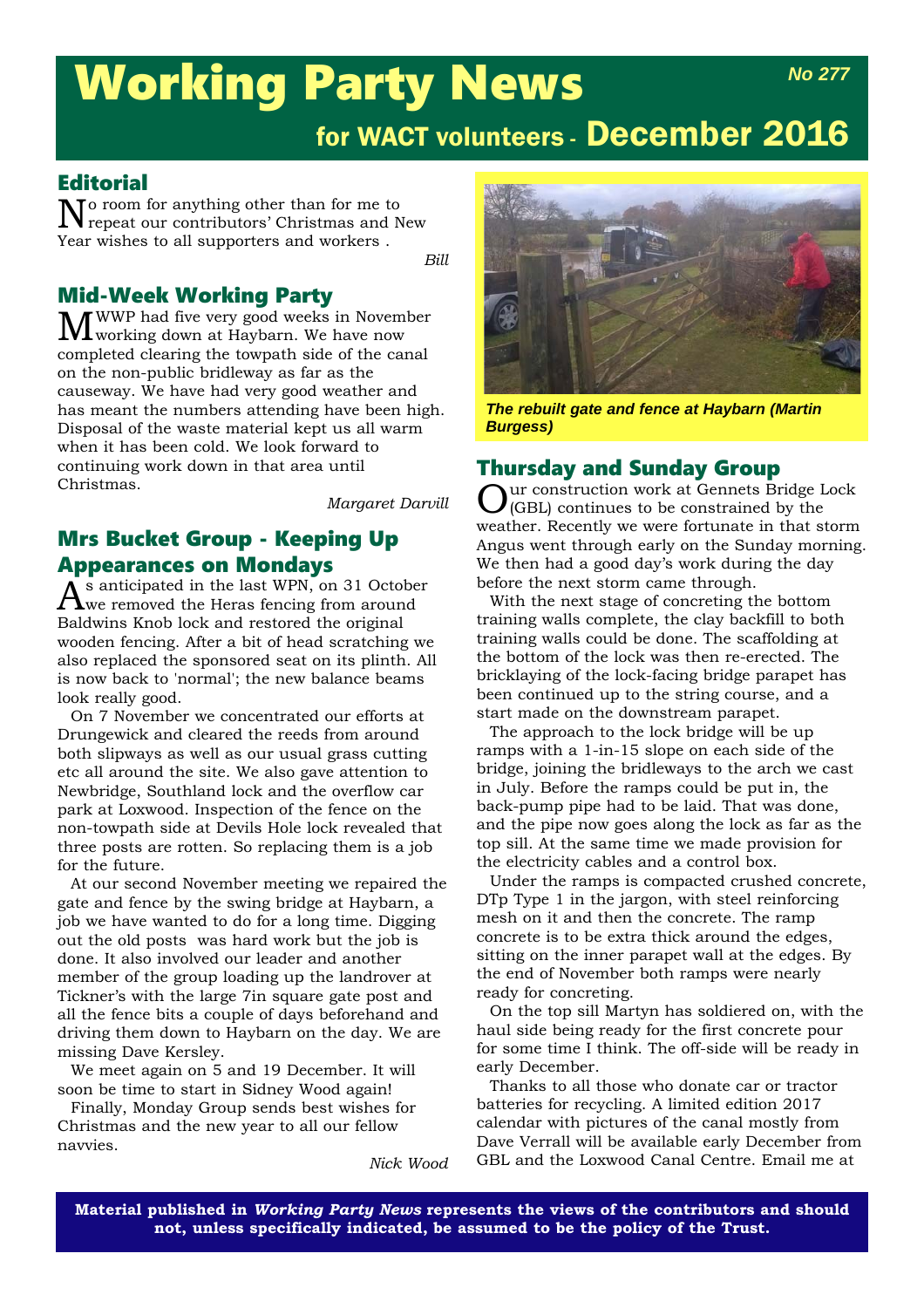eric.walker377@gmail.com if you want to reserve copies for your family and friends, especially those overseas. Happy Christmas from GBL.

The Thursday and Sunday Group normally meets at 09:30. Please email Eric Walker if you want to get on the email circulation list for details of when and where the TSG is working

*Eric Walker*

#### Hedgelaying Group

 $M_{\text{office, nowhere near the Anchor Tap in}}^{\text{erry Greetings to you all from a top secret}}$ Horsham. I will continue the saga of the Secret Coppice which is nowhere near Slinfold whilst I sip a Toasted Coconut Imperial Stout 7%.

The total number of days worked there will be eight by the time you read this, as we'll have been there on Tuesday 29 November. So we have now cut 500 binders and 450 stakes for the canal side hedge. We have also cut stakes and binders for the owners' hedges which I thought it would only be fair to lay. So far we've laid 13 yards of the southern and 21 yards of the western hedges which has taken part of the team four days. I expect to stop coppicing and laying at this site at



*Dryads saddle fungus - see work gloves for scale (Keith Nichols*

Christmas and start laying at the canal in the New Year.

A new member has joined the group called 'John the Ditch' or just 'Ditch' as on his first visit he put his car in the ditch, which is not the normal method of parking at this site. I have not taken the mickey, honest!

The weather has been reasonably kind to us. The brief showers on the 22nd didn't dampen our spirits. On-site waste disposal has blessed us with hot food on a number of occasions, except when I tried to do six chipolatas for two of us only to forget them at a crucial moment. Artists' charcoal, anybody?

We have watched a pygmy shrew scuttle about, heard a pair of ring necked parakeets and also buzzards. Plant life, well fungi, has produced a large beefsteak fungus and the largest collection of dryads saddle that we've ever seen (see photo).

I have joined other groups a few times just to see how they organise/disorganise themselves but more about that in the New Year. Let's all hope that we don't get Trumped and that there is a New Year and an NHS plus an end to Govia not running a Southern Railway (service?).

Festive Wishes to you all and Festive Nuts to the government.

*Keith Nichols*

#### Tickner's Heath Depot

 $7$ ell, November has seen us embark on some real work at last. Dave Evans' crew expressed a desire to try out the Swedish mixer so the team set about making sure all was in order for the beast's first real test. An 'idiots guide' was produced courtesy of Ken Bacon and Dave's brother was given a short training session on how to operate it. So what most thought was destined to be a permanent fixture at the depot has now moved on to pastures new. Good luck, team.

During the month a cry for help was received from Charlie Coxwell as the outboard for the *Wasp* was misbehaving. The team set about with a will to try and find the reason for it overheating. The

| <b>Name</b>             | <b>Group/Project</b>      | Tel           | e-mail                              |
|-------------------------|---------------------------|---------------|-------------------------------------|
| <b>Julian Cheek</b>     | Maintenance coordination  | 01483 505566  | julian cheek@weyandarun.co.uk       |
| Maurice Cranefield      | Visiting working parties  | 01483 505566  | Maurice Cranefield@weyandarun.co.uk |
| John Talbot             | Health & Safety Officer   | 01483 429918  | jcst@weyandarun.co.uk               |
| Eric Walker             | Gennets Bridge Lock       | 07717 855340  | tsg@weyandarun.co.uk                |
| <b>Margaret Darvill</b> | Mid Week Working Party    | 01483 894606  | margaret_darvill@weyandarun.co.uk   |
| John Empringham         | Monday Group              | 01483 562657  | mondaygroup@weyandarun.co.uk        |
| <b>Kev Baker</b>        | Loxwood Link              | 01489 690241  | loxwoodlink@weyandarun.co.uk        |
| John Smith              | <b>Tickner's Depot</b>    | 01903 235790  | depot@weyandarun.co.uk              |
| Keith Nichols           | Hedge laying              | 01403 753882  | hedging@weyandarun.co.uk            |
| <b>Bill Nicholson</b>   | Northern working parties  | 01844 343 369 | bill@nwpg.org.uk                    |
| Dave Evans              | Summit working party      |               | compasses@weyandarun.co.uk          |
| <b>Bill Thomson</b>     | <b>Working Party News</b> | 01903 744767  | bill_thomson@weyandarun.co.uk       |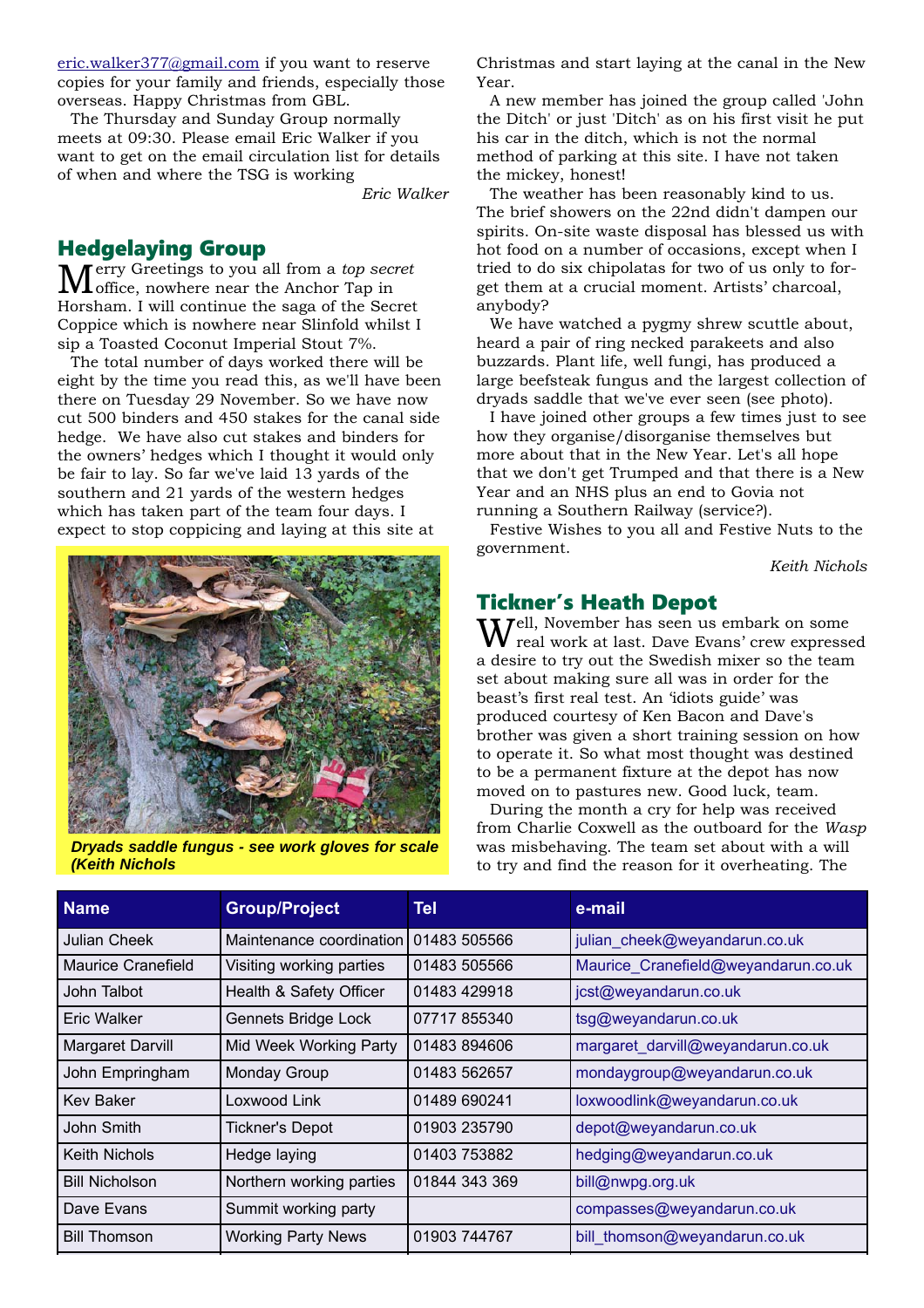thing was stripped down the impeller looked at all seemed fine. When reassembling, we found two small grills by the prop were clogged. After clearing these we were confident that the fault had be found but our confidence was misplaced as the old girl still showed signs of overheating. So it will have to go to the experts for sorting out, I'm afraid.

We did, however, have more success with a mower brought to the depot by Mike Davison. It was causing a bit of heartache as it was very sluggish and could hardly cope with what it was being asked to do. Our experts stripped down the carb, gave it a few adjustments, and lo and behold it seems to be working as good as new (well almost).

Our resident expert chippy Dave Robson is at the moment refurbishing a bench that was recovered from the canal, or was it Hunt park? He is making steady progress, but it needs a lot doing as most of the legs and seat slats were rotten.

Pleased to say that the Land Rover passed its MOT and is now available for use. It can be booked via Julian Cheek, that is if you can get in in front of me (I'm getting to be a little like youknow-who regarding the beast).

One final thing, I did report in previous WPNs that we had a quantity of logs at the depot which could be collected on a Wednesday. Unfortunately that has to be put on hold for a time, as we are not quite sure how much is needed at Loxwood for the festive season cruises. I will know better in the New Year what the situation is, and will report back.

Well that's about it for this month. All that remains is to wish you all a Merry Christmas and a Happy and Prosperous New Year from all at the depot

*John Smith*

#### Summit (Northern) Working Party

 $W^{\text{ork}}$  has steadily progressed at Compasses Bridge. The Evans brothers have been hard at work shuttering up and then casting a concrete retaining wall on the pub side of the bridge. It took no less than 18 hand mixes using the diesel concrete mixer to complete. On which subject I

can report that the well-known and until now rather forlorn looking Swedish Army cement mixer at Tickner's has been brought back to life! After a successful firing up by John and his team, the mixer has been moved to the Compasses yard for further trials -a dry run with ballast is planned. Will the self- loading mechanism work with a full digger load of ballast in it? Will it stick to the sides before dropping into the drum? Will we be able to get the mix out? I will let readers know next time, as it is planned to be put to work on concreting the top of the wing wall extension by KESCRG and LWRG on their December visit. If successful then we will use it on other projects needing larger quantities of concrete, and where ready mix can't be easily or cost-effectively used e.g the slipway.

A good turn out on the third Saturday was marred by disappointing weather during the afternoon which rained off any further brick and block laying. Some progress was made and whilst the heaviest rain only lasted for about 45 minutes it was by then getting too dark to restart - even if the brickies hadn't all gone home! A start was made on removing the tarmac road surface of the old road leading to the former causeway from the airfield. Our current short term plans are to complete all the fencing and upper level works by Christmas, with the canal based operations continuing up to Easter, after which we will move to the slipway.

Dates for December in addition to the KESCRG visit on 3rd are 17th (third Saturday) and an extra work-off-Christmas day on Tuesday 27th.

New members are always welcome to join our team. Details from me, or site manager Dave Evans.

*Bill Nicholson*

#### Dredger Working Group

Early in the year Julian Cheek asked me if I would run the Trust's dredger group, responsible for not only maintaining *Wasp* and *Penelope* (workboat & dredger) but also ensuring that a navigable depth for our trip boats is maintained. The fact that I knew nothing of either dredging or the use of hydraulic diggers was to ensure a very steep learning curve. Peter Foulger's

| <b>Working Party Diary</b>                                |                                                  |                                        |  |  |
|-----------------------------------------------------------|--------------------------------------------------|----------------------------------------|--|--|
| Every Sunday and Thursday                                 | Mainly construction work                         | <b>Contact Eric Walker for details</b> |  |  |
| Usually first & third Mondays of the<br>month             | 'Mrs Bucket' - Keeping Up<br>Appearances         | Details from John Empringham           |  |  |
| Every Wednesday                                           | Mid-Week Working Party                           | <b>Details from Margaret Darvill</b>   |  |  |
| Every Wednesday (plus Thursday<br>and Sunday as required) | Loxwood Link Maintenance                         | l Check with Kev Baker                 |  |  |
| Every Wednesday                                           | Maintenance sessions at<br>Tickner's Heath Depot | Contact John Smith/Ken Bacon           |  |  |
| Various Tuesdays                                          | <b>Hedge Laying</b>                              | <b>Contact Keith Nichols</b>           |  |  |
| Third Saturday of the month                               | Summit level                                     | <b>Contact Dave Evans</b>              |  |  |